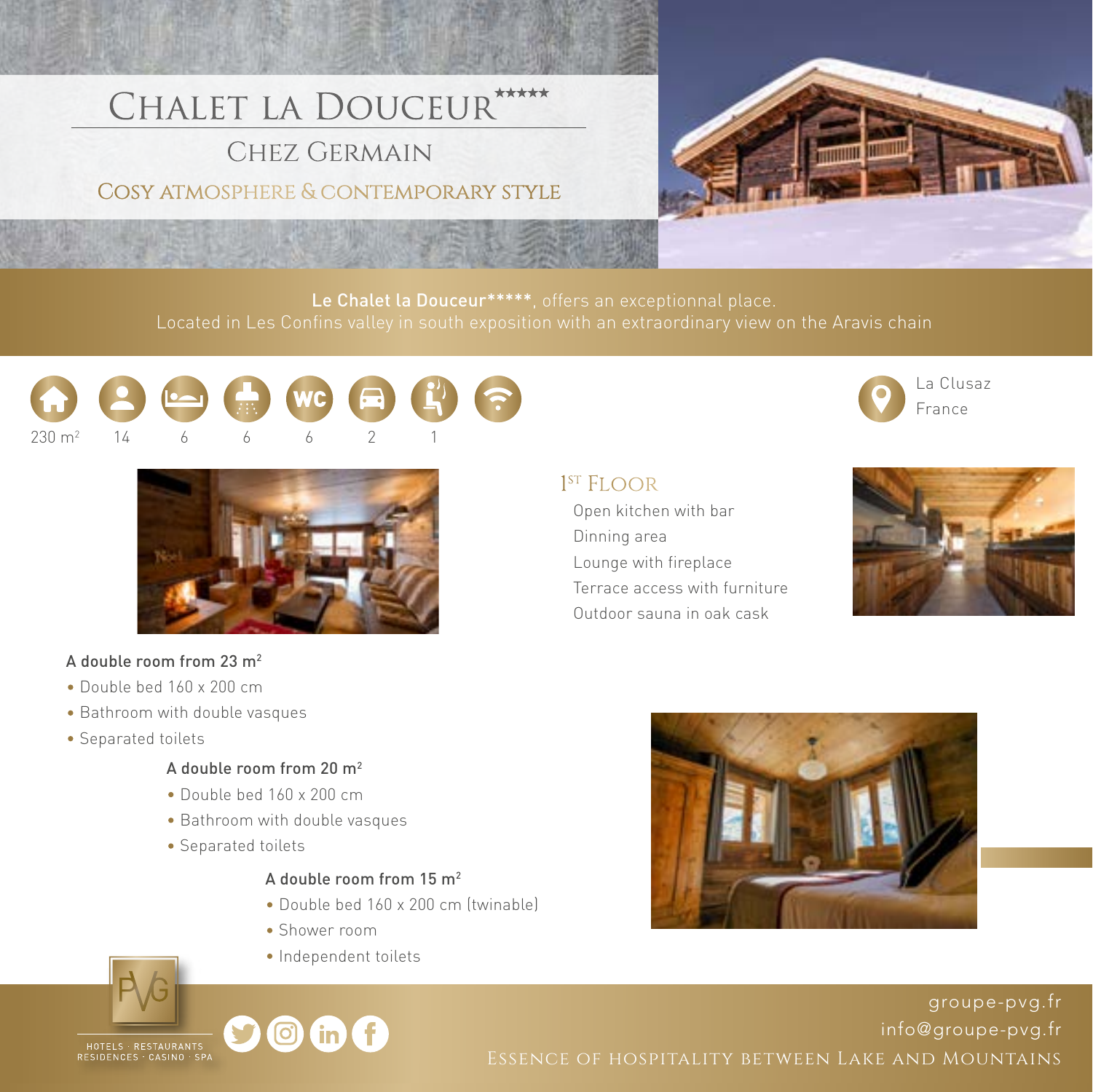





# GROUND FLOOR "CHEZ JOSEPH"

- Garage in common with Chez Joseph
- 2 underground parking spaces
- Ski-Room
- Laundry room: washing machine and dryer

# 2nd FLOOR

Lounge area with attic balcony

#### A double room from 28 m2

- Simple bed 90 x 200 cm
- Sleeping area with 2 simple beds 90 x 200 cm
- Shower room with toilets

#### A double room from 16 m2

- Access to attic balcony
- Double bed 160 x 200 cm (twinable)
- Shower room with toilets

#### A family room from 17 m2

- Double bed 160 x 200 cm (twinable)
- Sleeping area with simple bed 90 x 200 cm
- Independent bathroom
- Independent toilets

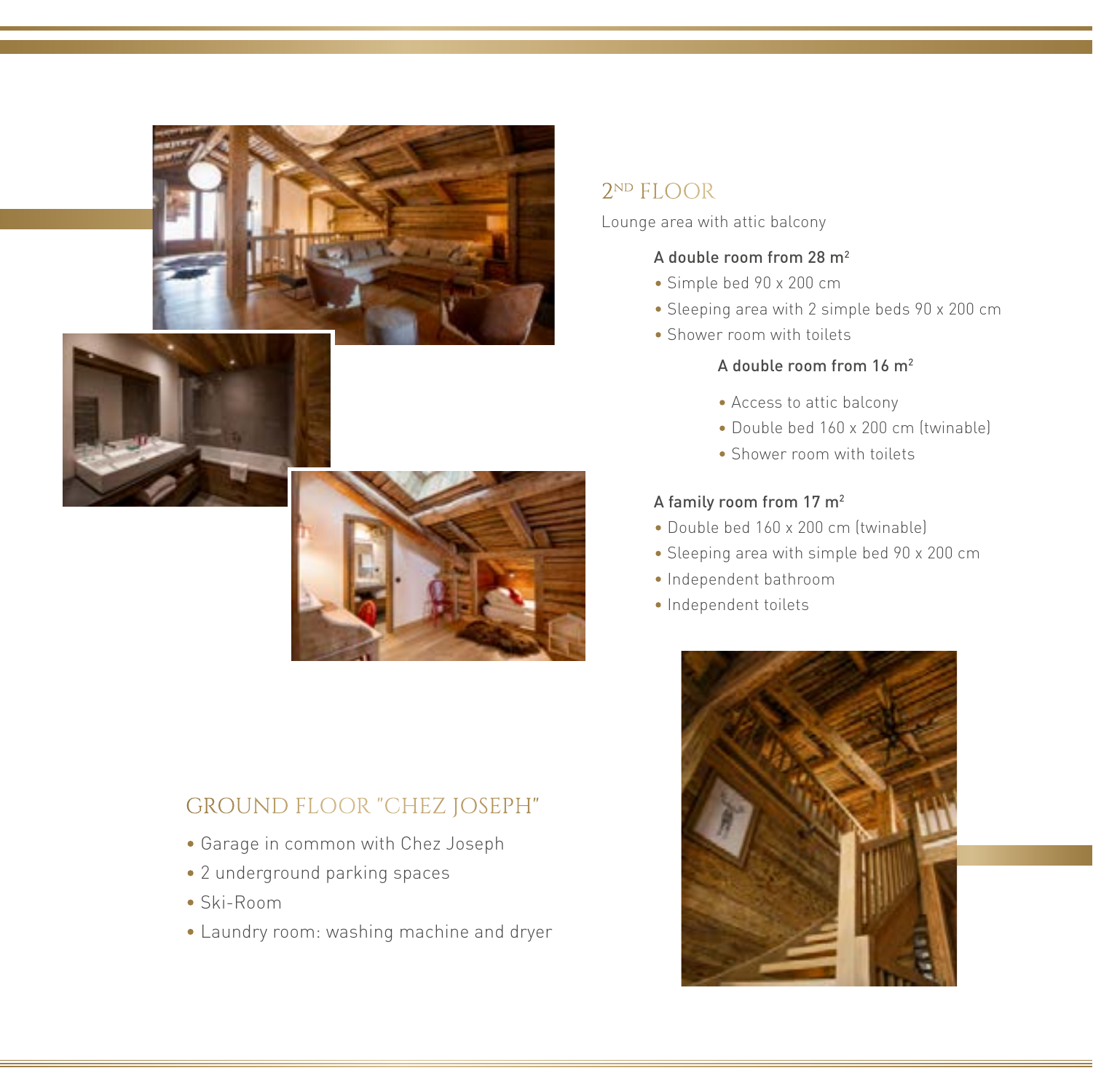## INCLUDED SERVICES

- Daily delivery bread and pastries
- Made up beds on arrival
- Towel, bathrobe and slippers
- For clean-up (1 sponge, 3 dish-washer tabs, 1 small dishwashing liquid, 3 bin bags)
- Cleaning at the end of your stay
- Reception and concierge service
- WIFI access
- Firewood





# **ACCESS**

- 30 minutes from Annecy
- 1h from Geneva Airport
- 1h45 from Lyon Airport
- 3h40 Paris-Annecy by TGV Train





Impasse de la Chavonnette - CS 20050 - 74220 La Clusaz Cedex - France info@chalets-pvg.fr - residences-pvg.fr +33 (0)4 50 51 27 61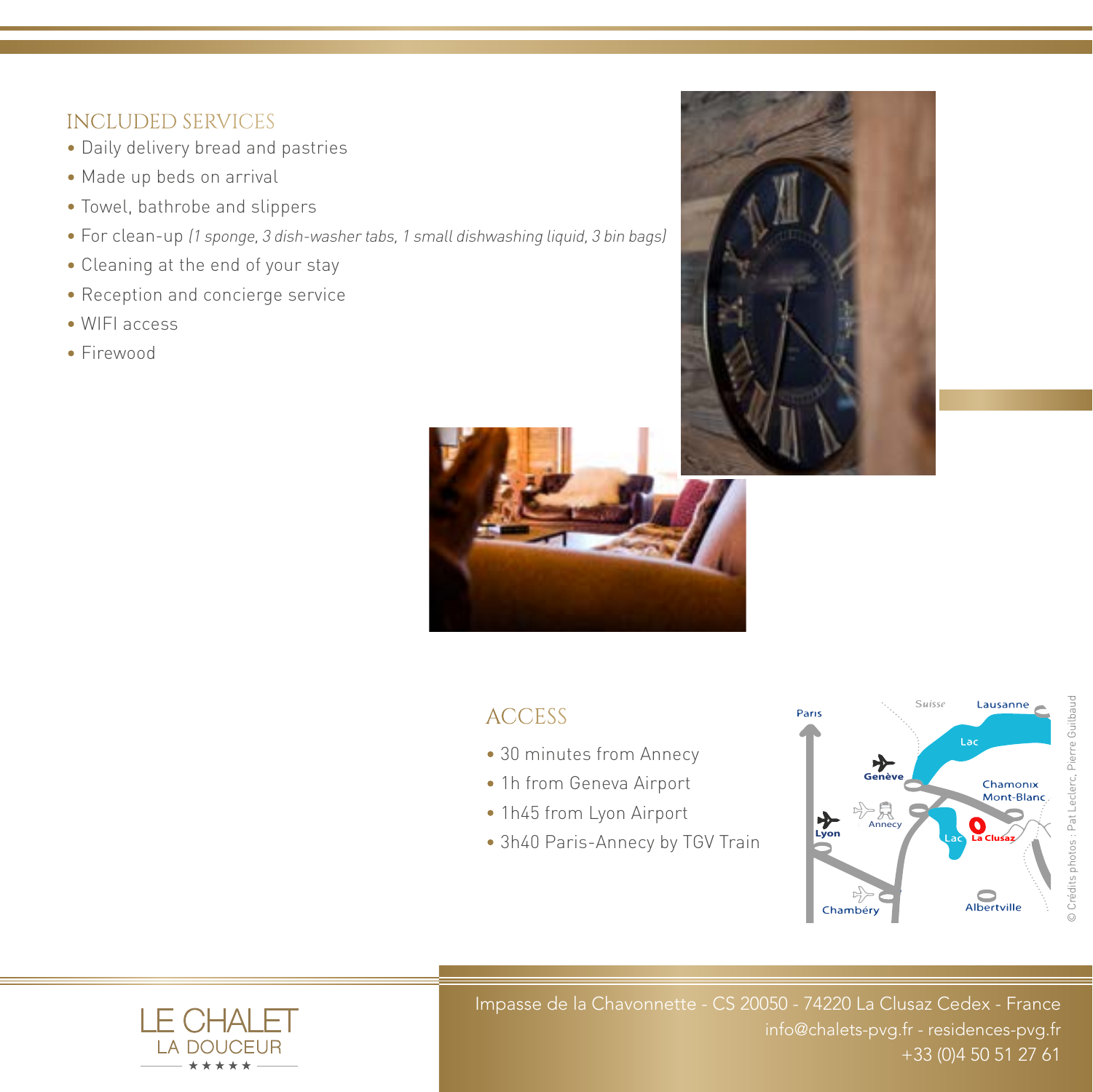# CHALET LA DOUCEUR \*\*\*\*\*

# **CHEZ GERMAIN**

## COSY ATMOSPHERE & CONTEMPORARY STYLE



| <b>WINTER</b>                           | <b>SPRING / SUMMER / AUTUMN</b>       |
|-----------------------------------------|---------------------------------------|
| From $\epsilon$ 720 to $\epsilon$ 1 710 | From $\epsilon$ 430 to $\epsilon$ 640 |

Our rates are based on a minimum of 7 nights. Possibility of short stay outside school holidays and according to availability.



[groupe-pvg.fr](http://www.groupe-pvg.fr/en) [info@groupe-pvg.fr](mailto:info@groupe-pvg.fr)